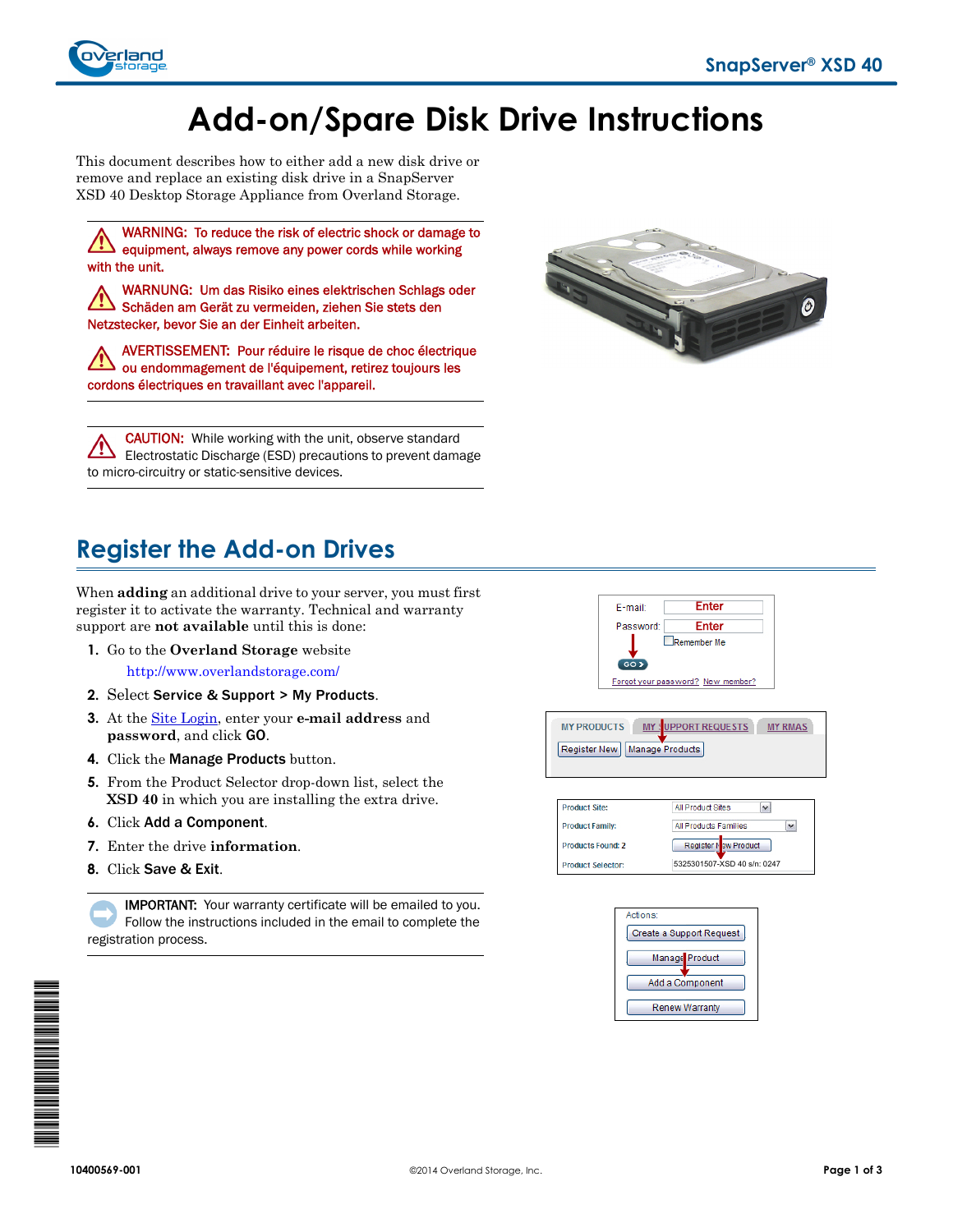## **Swap/Install Drives**

#### **Remove the Drives**

Drives being replaced must be removed. Retain the drive to return it to Overland Storage, Inc.

*NOTE: Do not remove the disk drives from their carriers. Doing so voids the drive warranty.*

- <span id="page-1-0"></span>**1.** Slide the **release button** on the carrier to the right. The latch on the front of the carrier will release and the handle will extend.
- <span id="page-1-1"></span>**2.** Set the **assembly** on a secure surface.
- **3.** Repeat [Steps 1–](#page-1-0)[2](#page-1-1) for each remaining carrier.



### **Prepare New Drives**

The handle mechanism must be unlatched to install the new drive carriers in the XSD 40.

- <span id="page-1-2"></span>**1.** Slide the **release button** on the carrier to the right. The latch on the front of the carrier will release and the handle will extend.
- <span id="page-1-3"></span>**2.** Set the **assembly** on a secure surface.
- **3.** Repeat [Steps 1–](#page-1-2)[2](#page-1-3) for each remaining new drive carrier.



#### **Install New Drives**

- <span id="page-1-4"></span>**1.** With the door open, position a **new drive assembly** in front of the topmost empty bay.
- **2.** Slide the **assembly** into the bay until it stops.
- <span id="page-1-5"></span>**3.** Swing the **handle** closed until it clicks, locking the drive into place.
- **4.** Repeat [Steps 1–](#page-1-4)[3](#page-1-5) for **any** other drives or blank drive carriers being installed.
- **5.** Close the **door**.